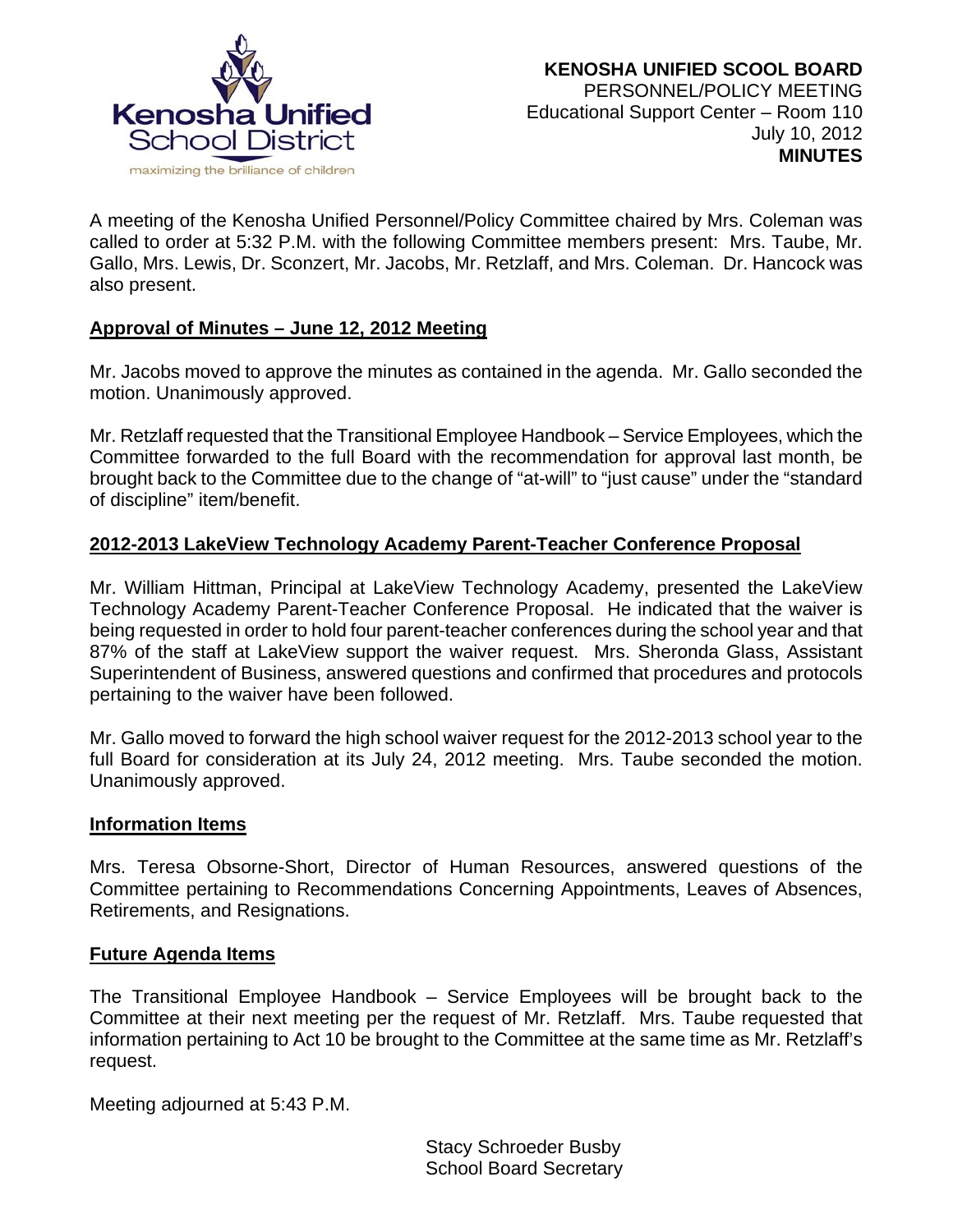

A joint meeting of the Kenosha Unified Personnel/Policy and Curriculum/Program Committees chaired by Mrs. Coleman was called to order at 5:50 P.M. with the following Committee members present: Mrs. Taube, Mr. Gallo, Mrs. Lewis, Dr. Sconzert, Mr. Jacobs, Mr. Retzlaff, Ms. Stevens, Mrs. Anderson, Mrs. Daghfal, and Mrs. Coleman. Dr. Hancock was also present. Ms. Reed, Mr. Martinelli, Mr. Simpkins, and Mrs. Spaay were absent.

# **Approval of Minutes – June 12, 2012 Joint Personnel/Policy & Curriculum/Program Meeting**

Mr. Jacobs moved to approve the minutes as contained in the agenda. Mrs. Taube seconded the motion. Unanimously approved.

Meeting adjourned at 5:51 P.M.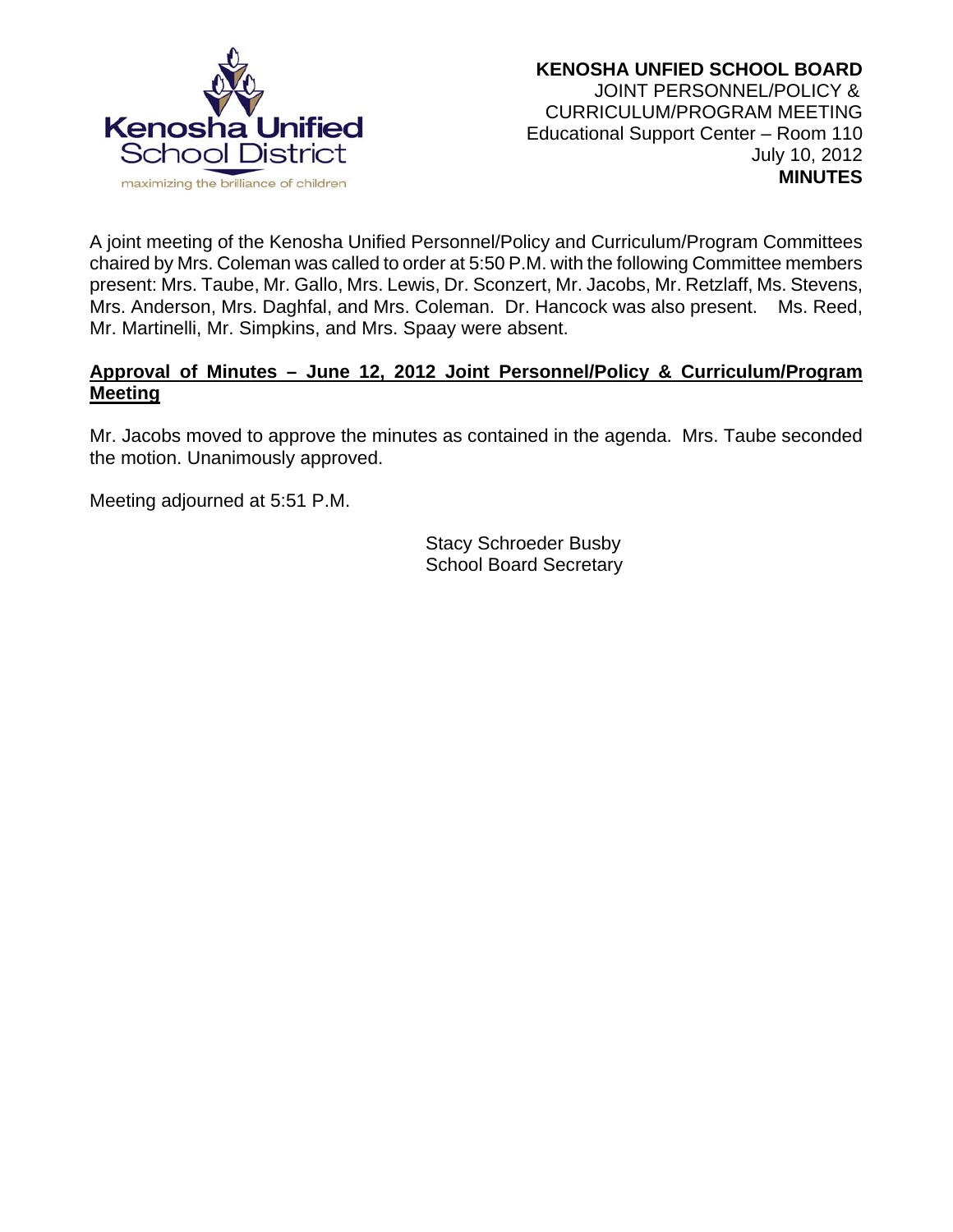

A meeting of the Kenosha Unified Curriculum/Program Committee chaired by Mrs. Taube was called to order at 5:58 P.M. with the following Committee members present: Ms. Stevens, Mrs. Coleman, Ms. Anderson, Mrs. Daghfal, and Mrs. Taube. Dr. Hancock was also present. Mrs. Reed, Mr. Martinelli, Mr. Simpkins, and Ms. Spaay were absent.

# **Activity Code of Conduct and Concussion Protocols**

Mr. Steven Knecht, Coordinator of Athletics, PE, Health, and Recreation, presented the Activities Code of Conduct and Concussion Protocol. He indicated that revisions in the Activities Code of Conduct have been made to add consistent language throughout the code, to add wording to cover violations not covered in the code, to change the appeal process, for academic eligibility changes, and for editorial changes. Mr. Knecht further indicated that due to the recently passed State law (Wisconsin's Sideline for Safety Act 172), the District must adopt new documentation for students, parents, and coaches in relation to the Concussion Protocols. Said documentation must be delivered to athletes, parents/guardians, and coaches and the information covers everything from general information about concussions, processes to return to competition, and coaches' education.

Ms. Stevens moved to forward the revisions in the Activities Code of Conduct and the new documentation covering the Concussion Protocol to the full Board for a first and second reading. Mrs. Daghfal seconded the motion. Unanimously approved.

## **Information Items**

Ms. Belinda Grantham, Director of Early Education, presented the Head Start Semi-Annual Report which included information on the program information report (PIR), the Federal review, the Federal grant, the annual self-assessment, the KUSD early education collaboration, quarterly federal phone calls, the student outcomes, and the parent activities.

Mrs. Anderson moved to receive the Head Start Semi-Annual Report. Mrs. Coleman seconded the motion. Unanimously approved.

## **Future Agenda Items**

No future agenda items were noted.

Meeting adjourned at 6:26 P.M.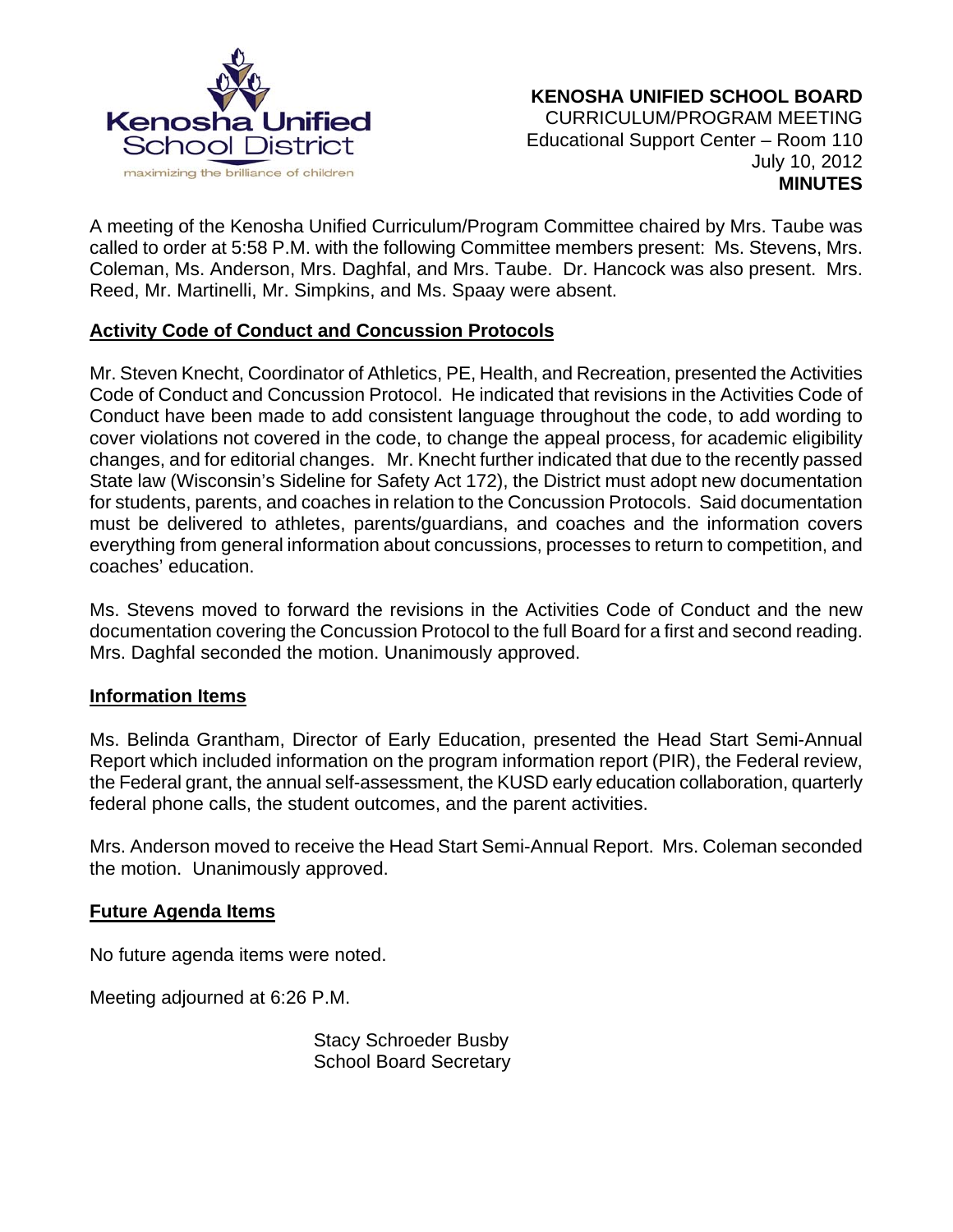

A joint meeting of the Kenosha Unified Audit/Budget/Finance and Curriculum/Program Committees chaired by Mr. Gallo was called to order at 6:30 P.M. with the following Committee members present: Mrs. Taube, Ms. Stevens, Mrs. Coleman, Mrs. Anderson, Mrs. Daghfal, Mr. Nuzzo, Mr. Bryan, Ms. Marcich, Mr. Thalman, Mr. Kent, Mr. Aceto, and Mr. Gallo. Dr. Hancock was also present. Ms. Reed, Mr. Martinelli, Mr. Simpkins, and Mrs. Spaay were absent.

#### **Approval of Minutes – June 12, 2012 Joint Audit/Budget/Finance and Curriculum/Program Meeting**

Mr. Bryan moved to approve the minutes as contained in the agenda. Mr. Nuzzo seconded the motion. Unanimously approved.

# **Head Start State Supplemental Grant Request for the 2012-2013 School Year**

Ms. Belinda Grantham, Director of Early Education, presented the Head Start State Supplemental Grant Request. She indicated that the grant was in the amount of \$340,725 and will service approximately 59 high-risk three or four year-old children and is designated to supplement the operating costs of the Head Start Child Development Program.

Mrs. Taube moved to forward the Head Start State Supplemental Grant Request for the 2012- 2013 School Year to the full Board for approval to submit and implement. Ms. Stevens seconded the motion. Unanimously approved.

## **LEGO Smart Schools Grant Program**

Ms. Karen Davis, Assistant Superintendent of Elementary School Leadership, presented the LEGO Smart Schools Grant Program and indicated that the purpose of the grant is to utilize LEGO education products to engage students in STEM learning activities and that a \$40,000 financial match, which would be used to support teacher training, would need to be provided by the District in order to apply for the grant.

Mr. Nuzzo moved to forward the LEGO Smart Schools Grant Program to the full Board for approval to submit and implement. Mrs. Coleman seconded the motion. Unanimously approved.

Meeting adjourned at 6:42 P.M.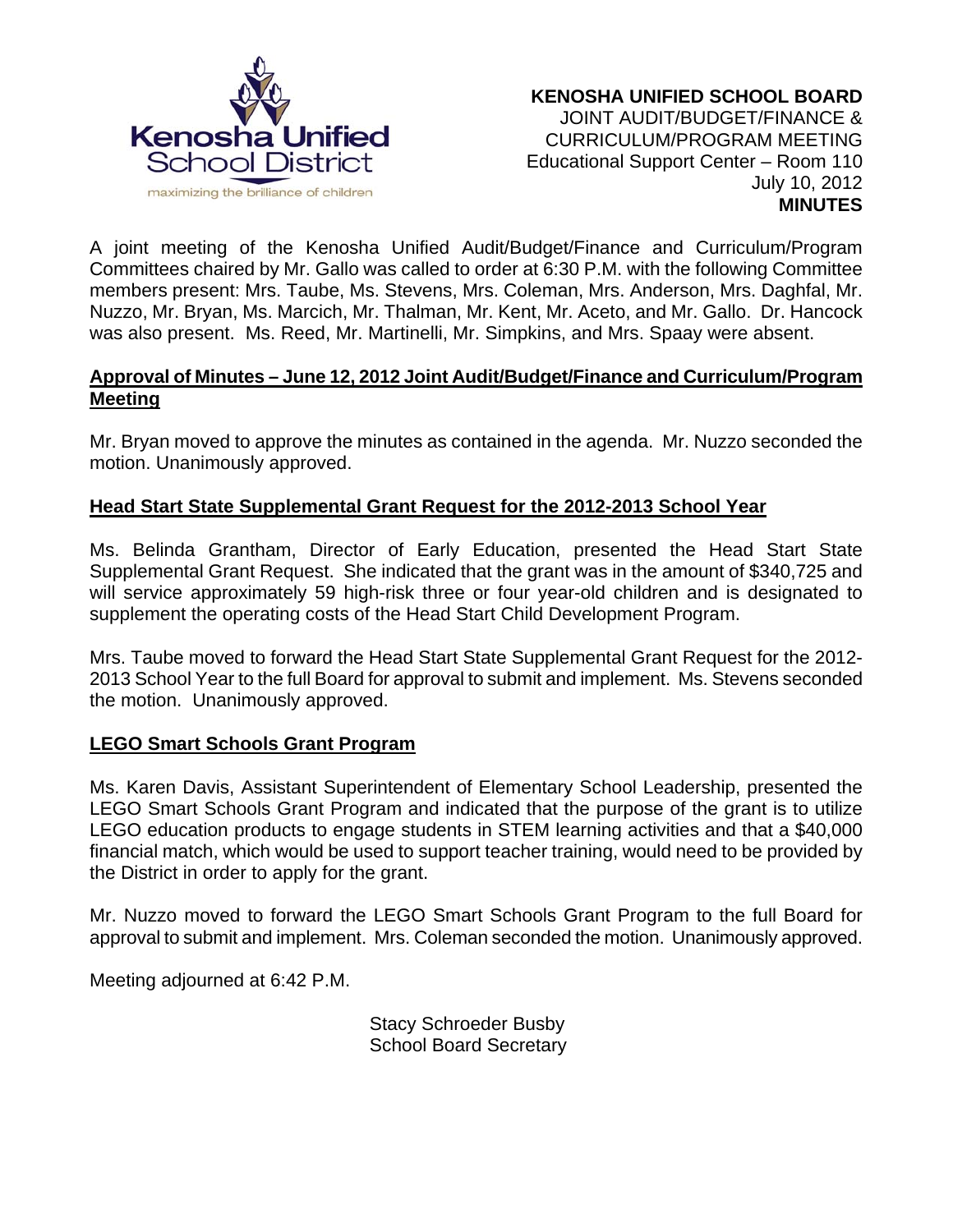

A meeting of the Kenosha Unified Audit/Budget/Finance Committee chaired by Mr. Gallo was called to order at 6:50 P.M. with the following Committee members present: Mr. Nuzzo, Mr. Bryan, Ms. Marcich, Mr. Thalman, Mr. Kent, Mr. Aceto, and Mr. Gallo. Dr. Hancock was also present.

# **Approval of Minutes – June 12, 2012 Meeting**

Mr. Nuzzo moved to approve the minutes as presented in the agenda. Mr. Kent seconded the motion. Unanimously approved.

## **Renewal of Southeastern Wisconsin School Alliance Membership**

Mrs. Sheronda Glass, Assistant Superintendent of Business, presented the Renewal of the Southeastern Wisconsin School Alliance (SWSA) Membership and indicated that membership renewal, which costs \$3,000, is requested as the SWSA provides the District with support through research advocacy, public policy, and effective communication.

Mr. Nuzzo moved to forward the Renewal of the Southeastern Wisconsin School Alliance Membership to the full Board with the recommendation of approval of the attached resolution and membership in SWSA for the 2012-2013 fiscal year and of authorization of Board Officers and District Administration to execute any and all documents related to the renewal. Mr. Bryan seconded the motion. Unanimously approved.

# **Board Approved Fees for the 2012-2013 School Year**

Mrs. Tina Schmitz, Chief Financial Officer, distributed a revised copy of Attachments A through C and then presented the Board Approved Fees for the 2012-2013 School Year. She indicated that the recommendation is for a 3% increase in student fees, a 5% increase in building use fees, and a 3% increase in recreation fees as proposed in Attachments A through C.

Mr. Nuzzo moved to forward the Board Approved Fees for the 2012-2013 School Year to the full Board for approval and that the student fee structure be reflected in the General Fund's revenue and expenditures for the 2012-2013 District budget. Mr. Bryan seconded the motion. Unanimously approved.

## **Information Items**

Mrs. Schmitz presented the Financial Dashboard Report and Monthly Financial Statements and indicated that there were no major changes. Mrs. Schmitz indicated that the Preliminary Budget for 2012-2013 would be presented to the full Board at their July 24, 2012 meeting and encouraged Committee members to attend the meeting. Committee members requested that the Preliminary Budget report and supporting documents be distributed to the Committee as soon as available to ensure sufficient time for review.